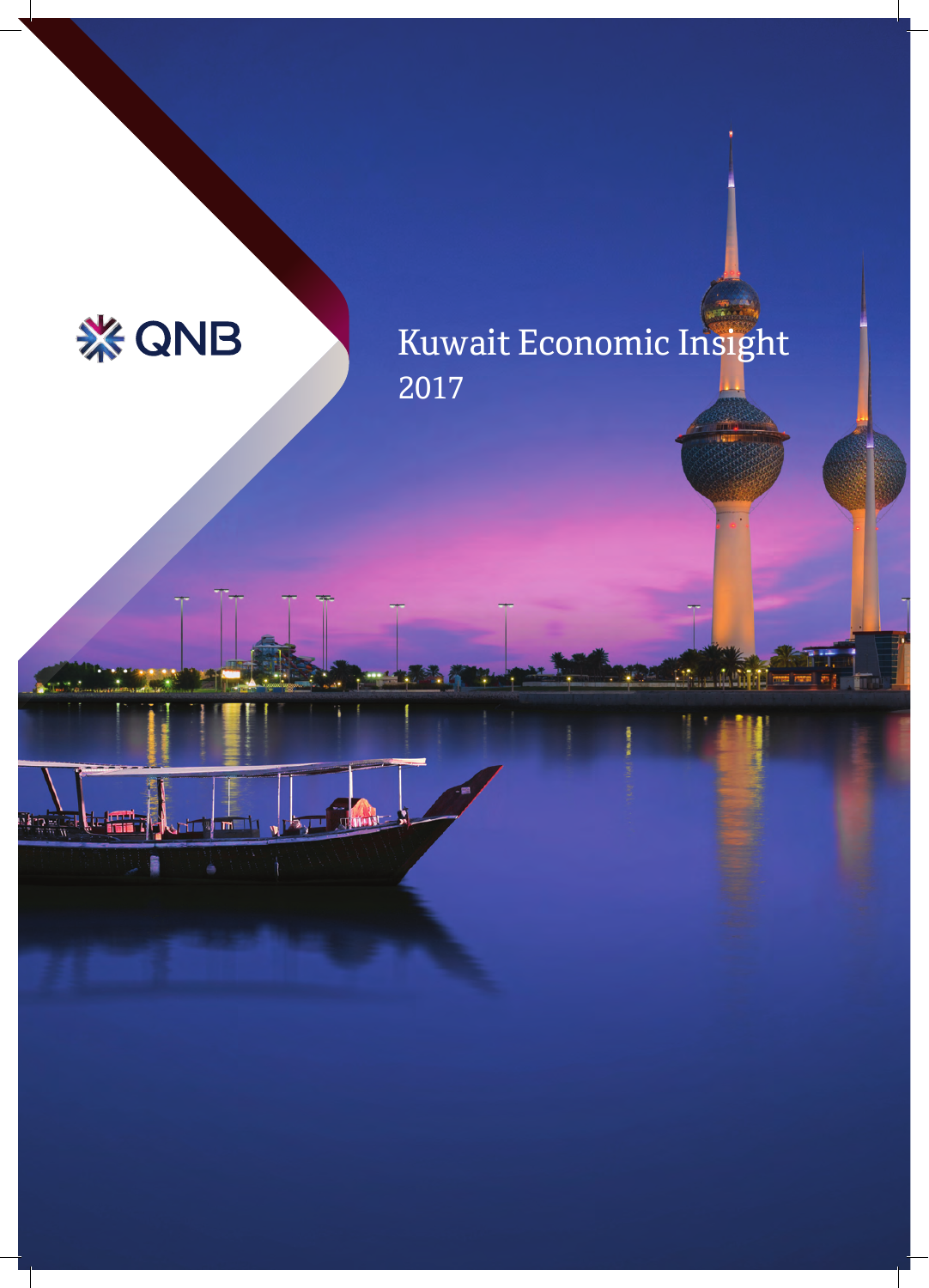# <span id="page-1-0"></span>**Contents**

| <b>Background</b>                      |   |
|----------------------------------------|---|
| <b>Recent Developments</b>             | 3 |
| <b>Macroeconomic Outlook</b>           | 5 |
| <b>Macroeconomic Indicators</b>        | 7 |
| <b>QNB Economics Publications</b>      | 8 |
| <b>QNB Group International Network</b> |   |

Economics Team [economics@qnb.com](http://qnbportal/Divisions/Strategy/Groupstrategy/Documents/Economics%20and%20Investor%20Relations/Economics/EFAR%20Country%20Analysis/GCC/Qatar/EIR%20-%20Sep%202015/draft/economics@qnb.com)

Ziad Daoud Head of Economics +974 4453 4642 [ziad.daoud@qnb.com](http://qnbportal/Divisions/Strategy/Groupstrategy/Documents/Economics%20and%20Investor%20Relations/Economics/EFAR%20Country%20Analysis/GCC/Qatar/EIR%20-%20Sep%202015/draft/ziad.daoud@qnb.com)

Rory Fyfe Senior Economist +974 4453 4643 [rory.fyfe@qnb.com](http://qnbportal/Divisions/Strategy/Groupstrategy/Documents/Economics%20and%20Investor%20Relations/Economics/EFAR%20Country%20Analysis/GCC/Qatar/EIR%20-%20Sep%202015/draft/rory.fyfe@qnb.com)

# Ali Jaffery

Economist +974 4453 4423 ali.jaffery@qnb.com

# Nancy Fahim

Economist +974 4453 4648 nancy.fahim@qnb.com

# Abdulrahman Al-Jehani Analyst +974 4453 4436 abdulrahman.aljehani@qnb.com

Editorial closing: June 1, 2017

# Executive Summary

# Recent Developments (2016)

- Real GDP growth is estimated to have reached 2.9% in 2016 after contracting by 0.3% in 2015, due to broad-based growth in the hydrocarbon and non-hydrocarbon sectors
- Inflation was stable at 3.2% in 2016 unchanged from the previous year as higher housing costs offset lower food prices
- The fiscal balance turned into an estimated deficit of 3.6% of GDP in 2016 due to lower oil prices compared to surplus of 1.2% in 2015
- The current account posted a deficit of 4.5% of GDP in 2016 on lower oil prices and strong import demand compared to a surplus of 3.5% in 2015
- Kuwaiti banks remain healthy with a low ratio of non-performing loans (2.2%) and high capital adequacy (18.6%) in 2016

# Macroeconomic Outlook (2017-19)

- Non-hydrocarbon growth is expected to accelerate to an average of 4.1% over 2017-2019 as the authorities implement an investment programme to upgrade refineries and infrastructure
- Inflation is projected to decline modestly to 2.9% in 2017 on falling rents, but then spike in 2018 with the expected introduction of value added tax (VAT)
- The current account is expected to return to an average surplus of 2.8% of GDP in 2017-18 on rising oil prices and then a pick-up in oil production in 2019
- The government's budget balance is expected to return back to a surplus of 2.2% in 2017 due to a recovery in hydrocarbon revenue but then average 1.2% in 2018-19 as the government continues its investment spending programme
- Credit growth is expected to average 6.2% over 2017-19 as lending to the government accelerates on the back of the large investment spending programme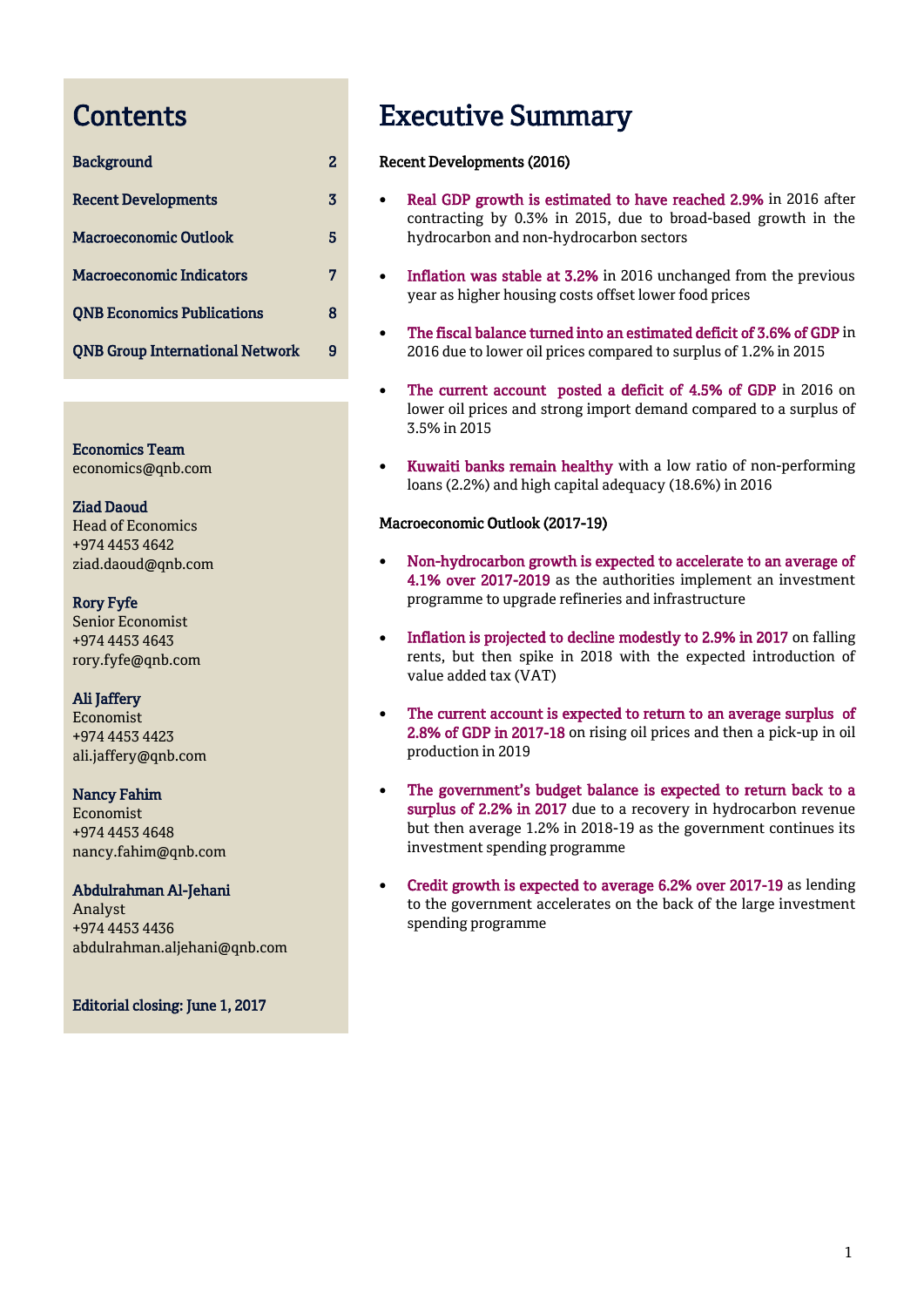# Background

# Kuwait has the world's largest oil reserves per capita

Kuwait's large proven oil reserves (102bn barrels) and relatively small population (4.2m) mean it has the world's largest oil reserves per capita. At the current rate of production, Kuwait's reserves would last 90 years. These reserves are mainly in Burgan, the world's second largest oil field. In addition, Kuwait has large gas reserves that would last around 118 years at current extraction rates. The hydrocarbon sector is estimated to have accounted for an 80.0% of exports, 71.1% of government revenue and 41.7% of Kuwait's GDP in 2016. Hydrocarbons continue to grow—oil production has risen from around 2m barrels/day (b/d) in the early 2000s to 2.9m b/d in 2016. Over the same time period, gas production has risen from below 0.17m barrels of oil equivalent per day (boe/d) to 0.28m. Hydrocarbon receipts have been invested in the non-hydrocarbon sector, boosting economic growth. Overall, GDP per capita on a purchasing power parity (PPP) basis rose from USD51k in 2000 to an estimated USD71.8k in 2016.

## Kuwait has built up the largest buffers in the GCC

Kuwait is one of the best placed oil exporters to withstand low oil prices. Large historical current account and fiscal surpluses have allowed Kuwait to amass the largest net foreign asset position in the GCC, insulating it from lower oil prices. Much of this has been invested abroad through the Kuwait Investment Authority's (KIA) Future Generation's Fund (FGF). The FGF is an intergenerational saving platform that invests a portion of government surpluses abroad. The KIA also manages the General Reserve Fund (GRF) which holds government assets in Kuwait and the region as well as foreign currency reserves. By law, 10% of state revenue is transferred to the GRF and 10% of the net income of the GRF is transferred to the FGF. These savings have enabled the authorities to pursue an ambitious diversification agenda despite low oil prices.

# The government launched the 'New Kuwait' strategy in 2017 aimed at diversifying the economy

Kuwait launched the 'New Kuwait' development plan, aiming to transform the economy into a commercial and financial hub by 2035. The plan is centred around seven pillars: global standing, human capital, healthcare, living environment, infrastructure, the economy and public administration. Each pillar is associated with various outcomes. For example, on the economy, the aim is to increase the number of small business by 3,500 and for human capital, to increase capacity at colleges to accommodate an additional 40k students. These mediumterm goals complement the government's current investment drive which, along with lower oil prices, has helped raise the share of the non-hydrocarbon sector from 31.9% of GDP in 2012 to an estimated 58.0% in 2016.

Proven Oil Reserves per Capita (2015)



Sources: BP, International Monetary Fund (IMF) and QNB Economics

Estimated net financial asset position in 2016 (% of GDP)



Sources: External Wealth of Nations, IMF and QNB Economics



Sources: Central Bank of Kuwait (CBK) and QNB Economics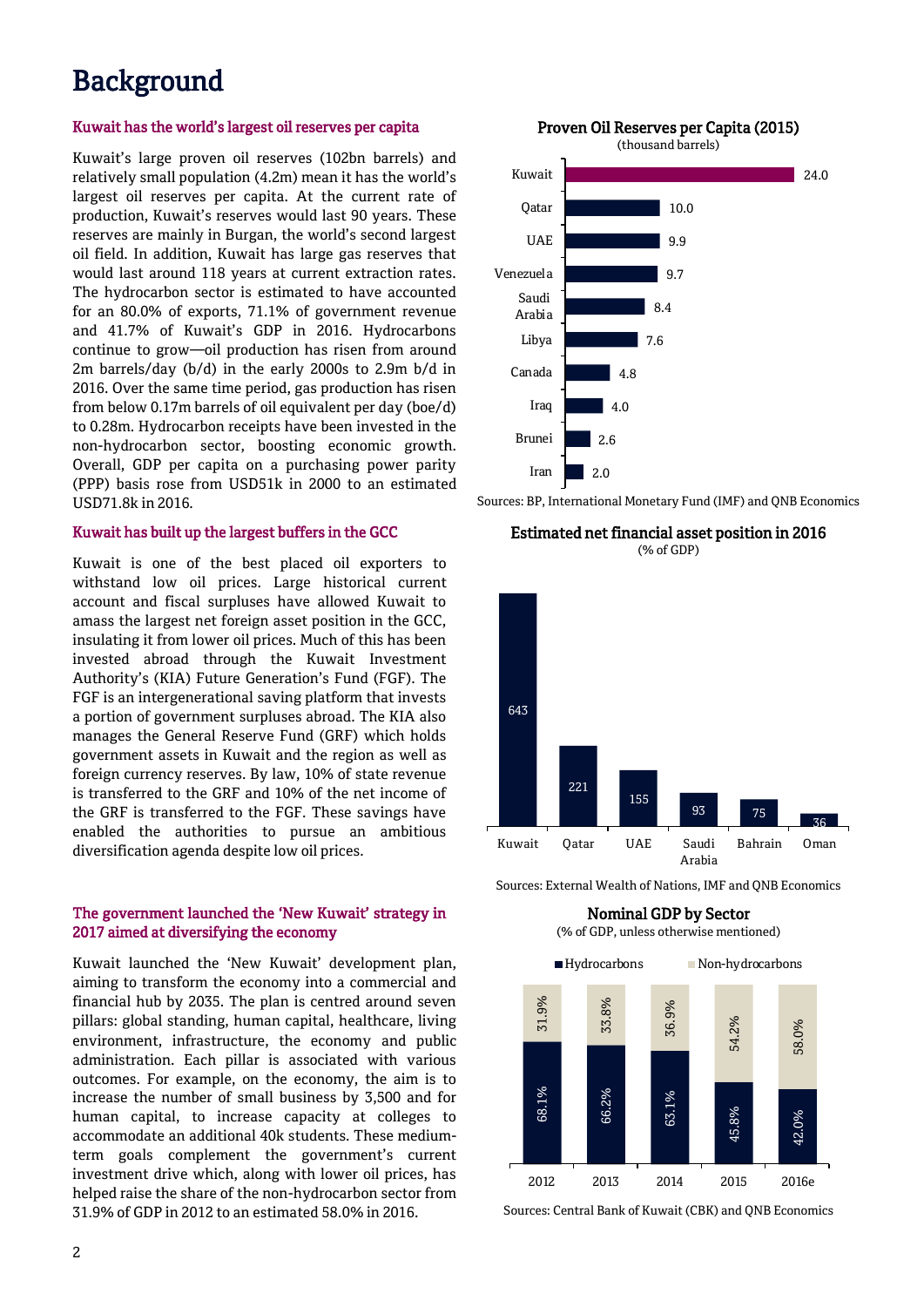# Recent Developments (2016-17)

# Kuwait is in the midst of an investment drive to renew its refineries and develop its infrastructure

Kuwait has been actively investing in its infrastructure in recent years and this trend continued in 2016, particularly in the refining segment. The authorities are aiming to upgrade, integrate and increase capacity at the country's two largest refineries. Additionally, a decommissioned facility will be replaced by a new greenfield refinery. Construction on these projects accelerated in 2016 and when complete, overall refining capacity should rise from 0.9 million barrels per day (m b/d) to 1.4m b/d by late 2019 or 2020. Project activity, particularly on power and utilities, and contract awards for infrastructure has also picked up. The government awarded contracts for a major airport expansion in 2016 and is expected to announce a tender for a national railway project in 2017. Overall, the authorities signed USD12.2bn worth of major project awards in 2016, the most in the GCC in the year, in line with the government's strategy to boost the non-hydrocarbon sector and diversify the economy.

# Growth picked up to an estimated 2.9% in 2016 on higher oil production and construction activity

Real GDP growth accelerated to an estimated 2.9% in 2016 after slightly contracting by 0.3% in 2015, due to strong growth in both the oil and non-oil sectors. In terms of the oil sector, production rebounded in 2016 after being suspended for the past few years in selected fields for technical reasons. In the non-hydrocarbon sector, activity strengthened on a faster pace of execution of government investment projects, particularly on refineries and power and utility projects. Increased construction activity from government spending generated positive spillovers to the rest of the economy, boosting business sentiment. This has also offset some weakness in the consumer services sector from government subsidy cuts.

## Inflation remained stable in 2016

Inflation remained stable at 3.2% in 2016 as lower food prices were offset by higher rental costs. Food inflation declined from 3.4% in 2015 to 1.9% in 2016 on the lagged effect of falling international food prices as well as an appreciation of the Kuwaiti Dinar (KWD), which rose largely due to US dollar strength. The KWD is pegged to a basket of currencies and the largest currency weight is held by the US dollar. Meanwhile housing inflation was up 6.9% in 2016 from 6.0% in 2015 as limited supply put upward pressure on rents. Inflation has fallen slightly in Q1 2017 to 3.0%. Continuing strength in the KWD has resulted in lower food prices, partially offsetting higher fuel prices after the government reduced subsidies in September 2016.

# Major Infrastructure Projects

| Project                   | <b>Description</b>                                                                                                                                                   | Cost<br>(USD)    | Timeline* |
|---------------------------|----------------------------------------------------------------------------------------------------------------------------------------------------------------------|------------------|-----------|
| Clean<br>Fuels<br>Project | Upgrading and integrating<br>Kuwait's major refineries,<br>Al Ahmadi and Mina<br>Abdullah                                                                            | 13 <sub>bn</sub> | 2014-2020 |
| Olefins <sub>3</sub>      | Expanding an existing<br>petrochemical (cracking)<br>facility to feed into the<br>chemical manufacturing                                                             | 9b <sub>n</sub>  | 2014-2020 |
| Al-Zour                   | A new greenfield facility<br>to boost refining capacity                                                                                                              | 5b <sub>n</sub>  | 2014-2019 |
| National<br>Railway       | Construction of 511km<br>railway linking Kuwait<br>City with the airport,<br>marina and Saudi border                                                                 | 10 <sub>bn</sub> | 2017-2023 |
| Airport<br>Expansion      | Addition of a new<br>terminal increasing the<br>capacity of the airport to<br>25m passengers<br>Courses Universit Times, Culf Business, Universit National Betroleum | 4 <sub>bn</sub>  | 2016-2019 |

Sources: Kuwait Times, Gulf Business, Kuwait National Petroleum Company (KNPC)

\* From project award to estimated completion



Sources: CBK and QNB Economics estimates \* Basic prices, excluding tax and subsidy charges adjustments



3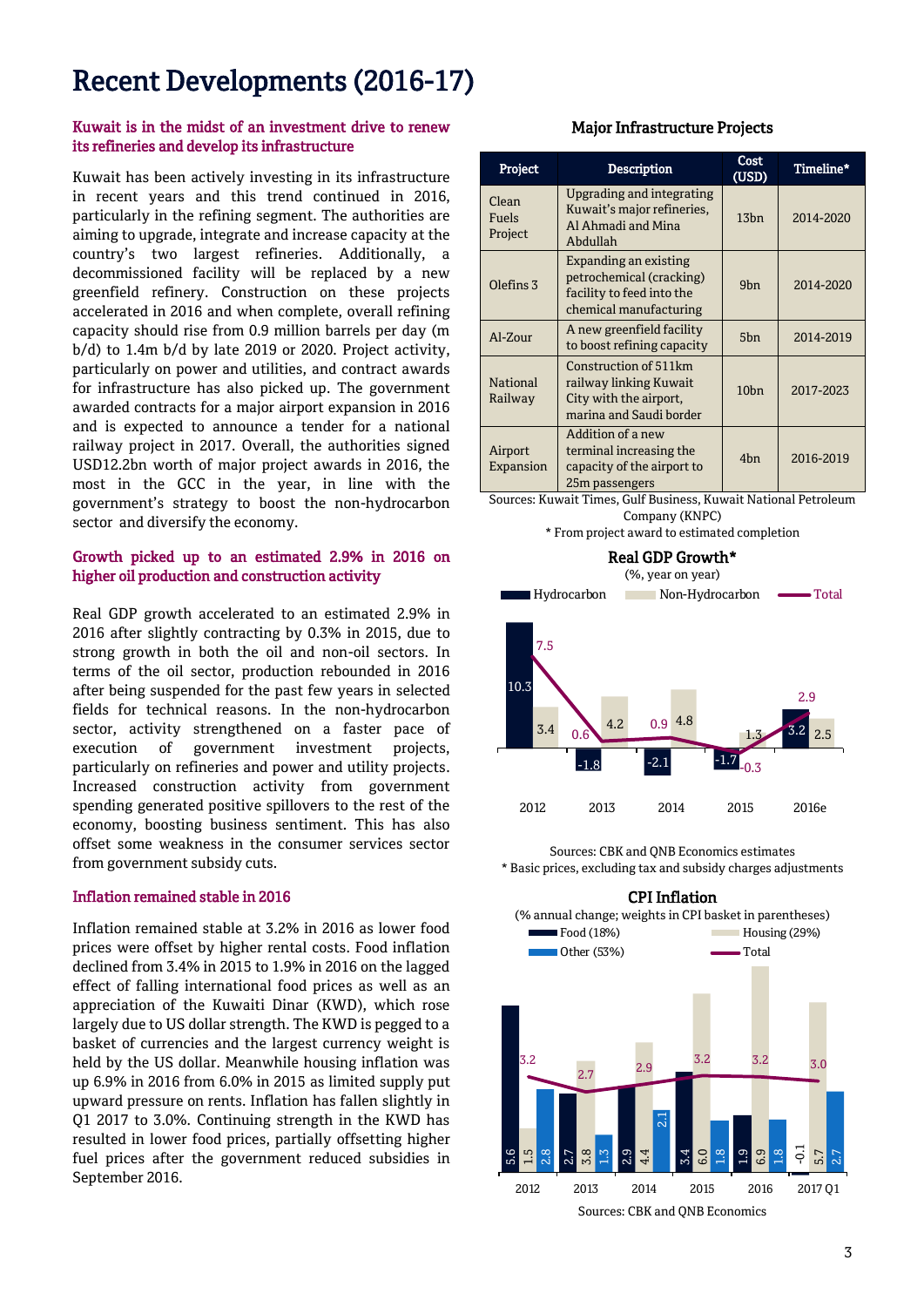# Kuwait ran a fiscal deficit in 2016/17

Kuwait's fiscal balance turned into an estimated deficit of 3.6% in 2016/17, from a surplus of 1.2% of GDP in 2015/16. The main cause of the expected decline is weaker oil revenues on low prices and lower output due entirely to the OPEC cuts implemented in Q1 2017. Spending is also estimated to have fallen in 2016/17 in nominal terms as Kuwait put in place measures to rationalise current expenditure, namely subsidy cuts, which offset higher capital spending. Subsidy cuts on petrol led to price increases of an average of 60%. Announcements were also made to raise prices of electricity and water and introduce a corporate tax in 2017 but implementation details have so far not been announced. To finance its deficit, Kuwait drew on assets held in its General Reserve Fund and issued over USD7bn in bonds domestically. As a result, public debt rose from 11.2% of GDP at end-2015 to an estimated 18.7% at end-2016.

# The current account moved into a deficit in 2016 on lower oil prices and strong demand for imports

The current account went from a surplus of 3.5% of GDP in 2015 to a deficit of 4.5% of GDP in 2016. The balance declined on weaker exports from a further deterioration in oil prices and higher import demand due to increased project activity. The capital and financial account moved from a deficit of 7.1% of GDP in 2015 to a surplus of 2.8% in 2016. The surplus reflected inflows as assets were drawn from the General Reserve Fund to partially plug the fiscal deficit. Moreover, errors and omissions were also large and these mainly represent additional inflows. As a result, international reserves increased to USD29.0bn at end-2016 or 6.3 months of prospective import cover compared to USD25.7bn and 5.8 months of cover at end-2015.

### Credit growth slowed on weaker consumption

Credit growth weakened from 8.6% in 2015 to 3.7% in 2016. The main cause was a retrenchment in consumer loans and real estate loans. Consumer loans (42.1% of domestic loans) fell on weaker sentiment from low oil prices while real estate loans (22.6%) declined as the market cooled off. Moreover, both types of loans were negatively affected by tighter lending regulations from the CBK. Partially offsetting these factors was increased lending to the oil and gas and construction sectors on higher project spending. Deposit growth edged up from 2.5% in 2015 to 3.0% in 2016 on a pickup in public deposits as repatriated assets were deposited with local banks. Overall, liquidity tightened as lending outpaced deposits, pushing up the loan-to-deposit ratio. However in total, banks remain below the CBK's 90% limit and remain healthy, with low nonperforming loans (2.2% in 2016) and high capital adequacy ratios (18.6%).

### Consolidated Fiscal Balance\*

(bn KWD; unless otherwise mentioned)





Sources: IMF and QNB Economics estimates \* Includes IMF estimates of investment income and reflects fiscal years from April to March



Sources: CBK and QNB Economics



Sources: CBK and QNB Economics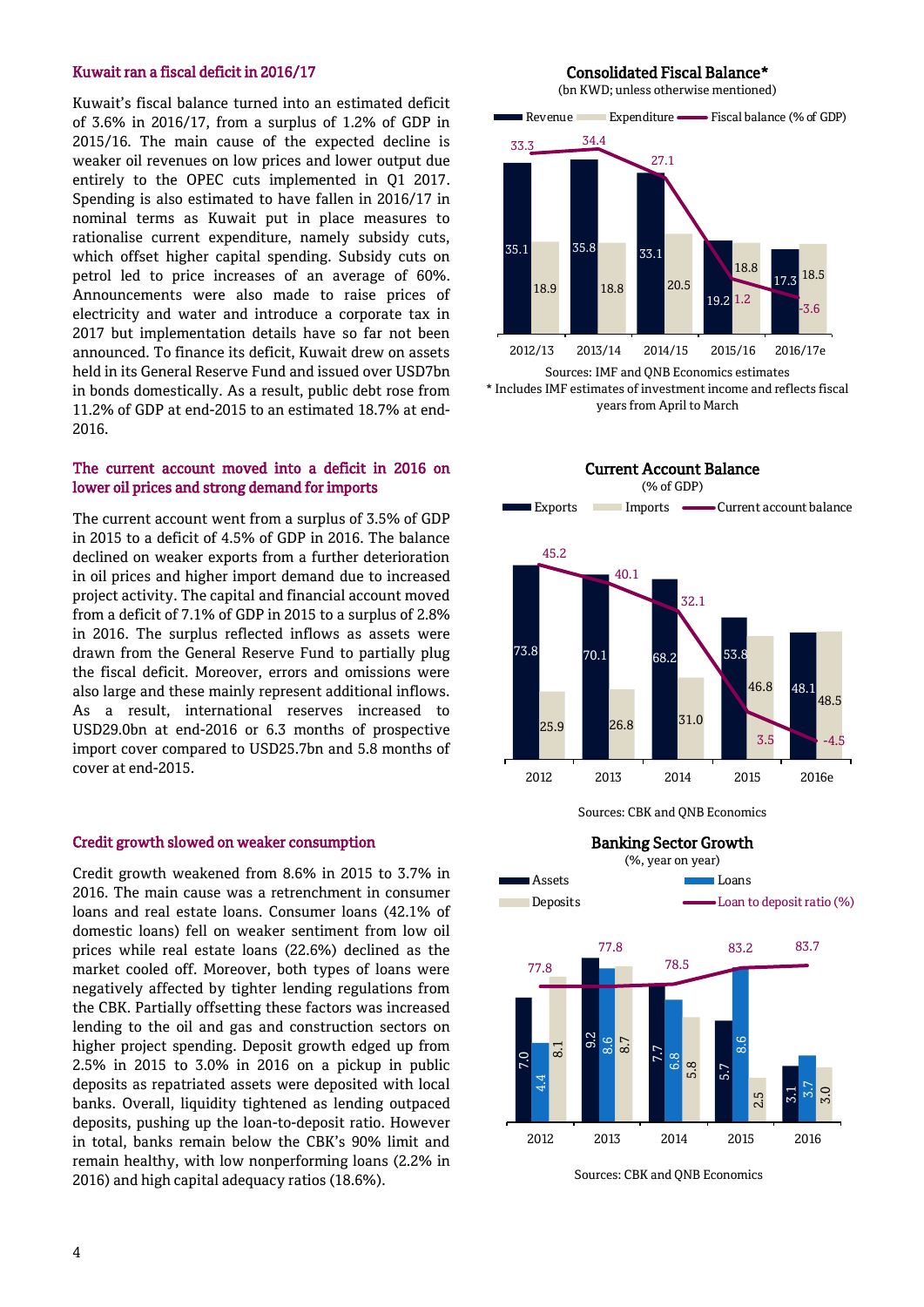# Macroeconomic Outlook (2017-19)

# Oil prices are expected to recover in 2017 but production in Kuwait will be impacted by OPEC cuts

Oil prices are expected to recover in 2017 as the market is expected to shift from excess supply to excess demand. We expect prices to average USD55/b in 2017 compared to USD45/b in 2016. Excess supply will be cleared through global demand growth and OPEC production cuts, which came into effect at the start of 2017. In 2018, we expect OPEC will extend its production cuts once again for remainder of 2018 in order to reach its stated goal of reducing global inventories to their five year average, this should allow prices to increase to USD58/b. In 2019, OPEC is expected to resume normal production but higher shale breakeven costs should deter a rise in Non-OPEC supply such that the market remains roughly in balance. As a result, prices should rise in line with shale breakeven costs to USD60/b. For Kuwait, this implies depressed production over 2017-18 to meet its OPEC's production target. However, we expect Kuwait to quickly ramp up production in 2019 to reach its pre-cut level.

# Non-hydrocarbon growth will be strong but overall growth is expected to be depressed due to OPEC cuts

In 2017, we expect growth to contract by 1.4% as Kuwait reduces its oil production to meet its OPEC target. However, the non-hydrocarbon sector should expand by 3.7% as the government ramps up investment spending on major projects, partly compensating for weaker oil output. In 2018, growth should rise to 1.9% as investment spending ratchets up in the non-hydrocarbon sector and from less drag from the hydrocarbon sector on account of oil production remaining at the OPEC target levels. In 2019, growth is expected to jump to 5.4% on the normalisation of oil production and continued high levels of project spending. Adding to hydrocarbon growth in 2019 will be increased refining output as additional capacity is expected to come online.

# The implementation of a value added tax (VAT) in 2018 will drive up inflation

Inflation in Kuwait is forecast to decline modestly to 2.9% in 2017 as more housing units come onto the market, bringing down rent inflation. This should counteract higher transport costs from the fuel subsidy cuts as well as higher food prices, which should rise with lagged international commodity prices, and less appreciation in KWD. However, in 2018, inflation should accelerate to 4.2% as a 5.0% VAT is expected to be implemented in the first quarter, raising the cost of non-essential goods and services. Moreover, higher food prices, in line with the pickup in international commodity prices, would increase inflationary pressures. But inflation is expected to ease to 3.3% in 2019 as the base year effect of the VAT dissipates while the rest of the basket, including food and housing, is expected to be broadly stable.



Sources: JODI and QNB Economics forecasts



Sources: CBK and QNB Economics forecasts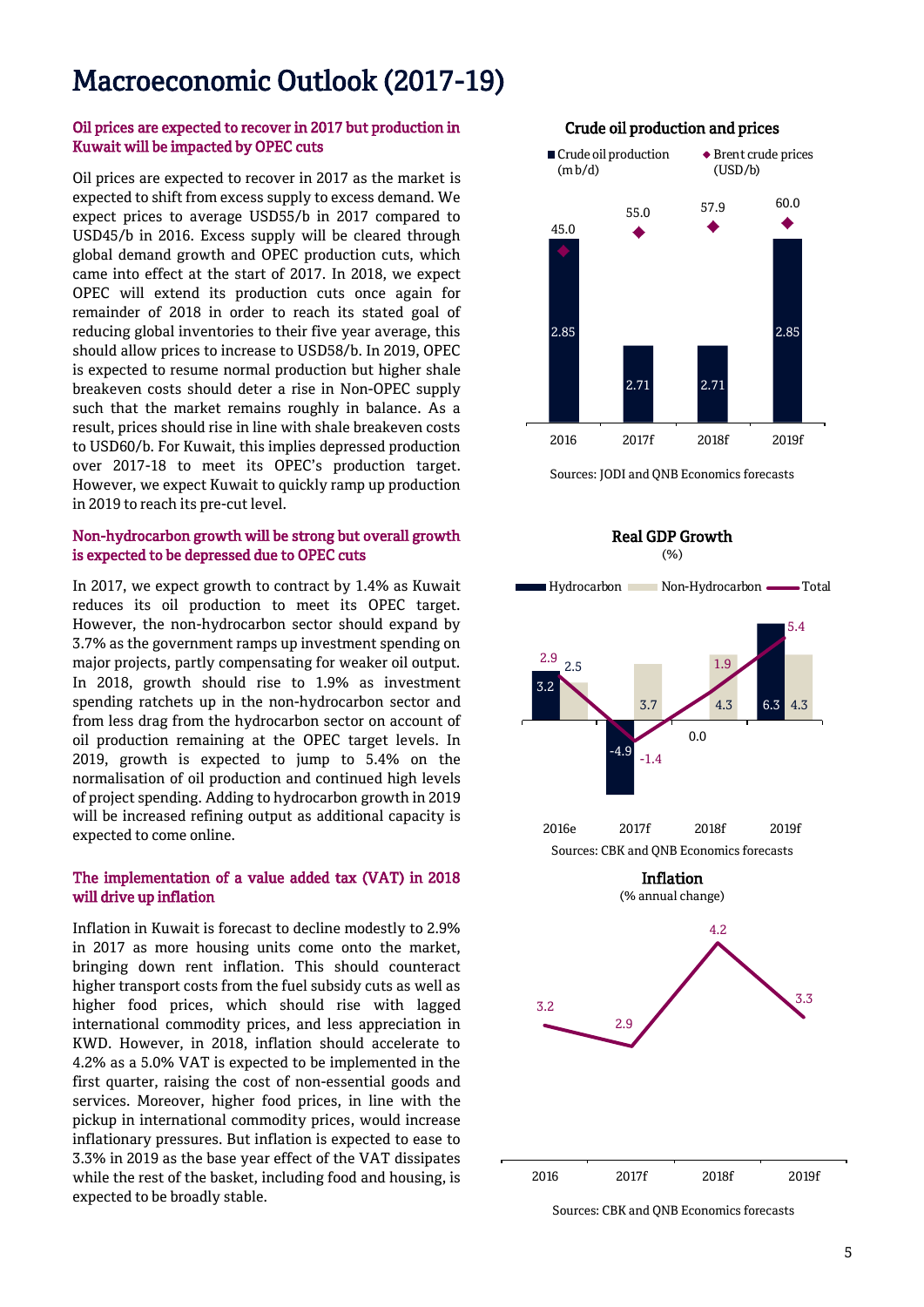#### The current account should return to a surplus

We expect the current account to return to a surplus at 2.7% of GDP in 2017. The value of exports should increase as the jump in oil prices outweighs the impact of cuts in oil production. In 2018, the current account balance should remain generally stable at 2.9% as production cuts keep export volumes unchanged and the impact of higher oil prices is partially offset by higher nominal import demand. In 2019, the current account balance should rise to 4.7% on higher exports as oil production normalises and a slight gain in prices. As a share of GDP however, exports and imports should fall over 2017-19 as nominal GDP growth outpaces both. We expect the capital and financial account (CFA) surplus to reach 4.7% of GDP in 2017 due to the USD8bn international sovereign bond issuance that took place in early 2017. Beyond this, the CFA should return to a deficit as current account surpluses are invested abroad. Reserves in terms of months of import cover are expected to rise to 6.5 in 2019, from 6.3 months in 2016.

## Higher oil prices, savings from subsidy cuts and new taxes will help return Kuwait to fiscal surpluses

Kuwait is expected to return to a fiscal surplus of 2.2% of GDP in 2017/18 as higher oil prices more than offset the effects of lower oil output from the OPEC cuts. Non-oil revenues should rise due to petrol being sold domestically at higher prices as a result of subsidy cuts. In addition, strong import growth will raise non-oil revenues through higher duties collected on imports. Expenditure is also expected to rise as announced in the latest budget for 2017/18. In 2018/19, the surplus should narrow to 1.1% of GDP as spending continues to grow on the government's investment programme while revenue growth is subdued due to flat oil production and a smaller increase in oil prices. In 2019/20, the surplus is expected to widen slightly to 1.3% of GDP as revenues rise on higher oil production. Overall, surpluses and higher nominal GDP growth should reduce public debt from 19.0% of GDP in 2017 to 18.0% in 2019.

### Government project spending will drive credit growth

We forecast credit growth to accelerate and average 6.2% over 2017-19, as lending to the government grows at high double-digits on the back of the large investment spending programme. In 2017, we expect lending to the private sector to see a moderate recovery as higher government spending, boosted by higher oil prices, positively impacts real incomes. The recovery will be moderate due to the continued impact of subsidy cuts and tighter real estate lending regulation implemented in 2016. These effects should fade in 2018, helping to boost overall credit growth before stabilising in 2019. In terms of deposit growth, we expect this to pick-up slightly as the government's fiscal position returns to surplus. Deposit growth is forecast to average 3.9% over 2017-19. We expect the loan-to-deposit ratio to rise during 2017-19 although it should remain just below the central bank's cap of 90%.



Sources: CBK, IMF and QNB Economics forecasts



(bn KWD; unless otherwise mentioned)



\* Includes IMF estimates of investment income and reflects fiscal years from April to March

Banking Sector Growth



Sources: CBK and QNB Economics forecasts

#### 6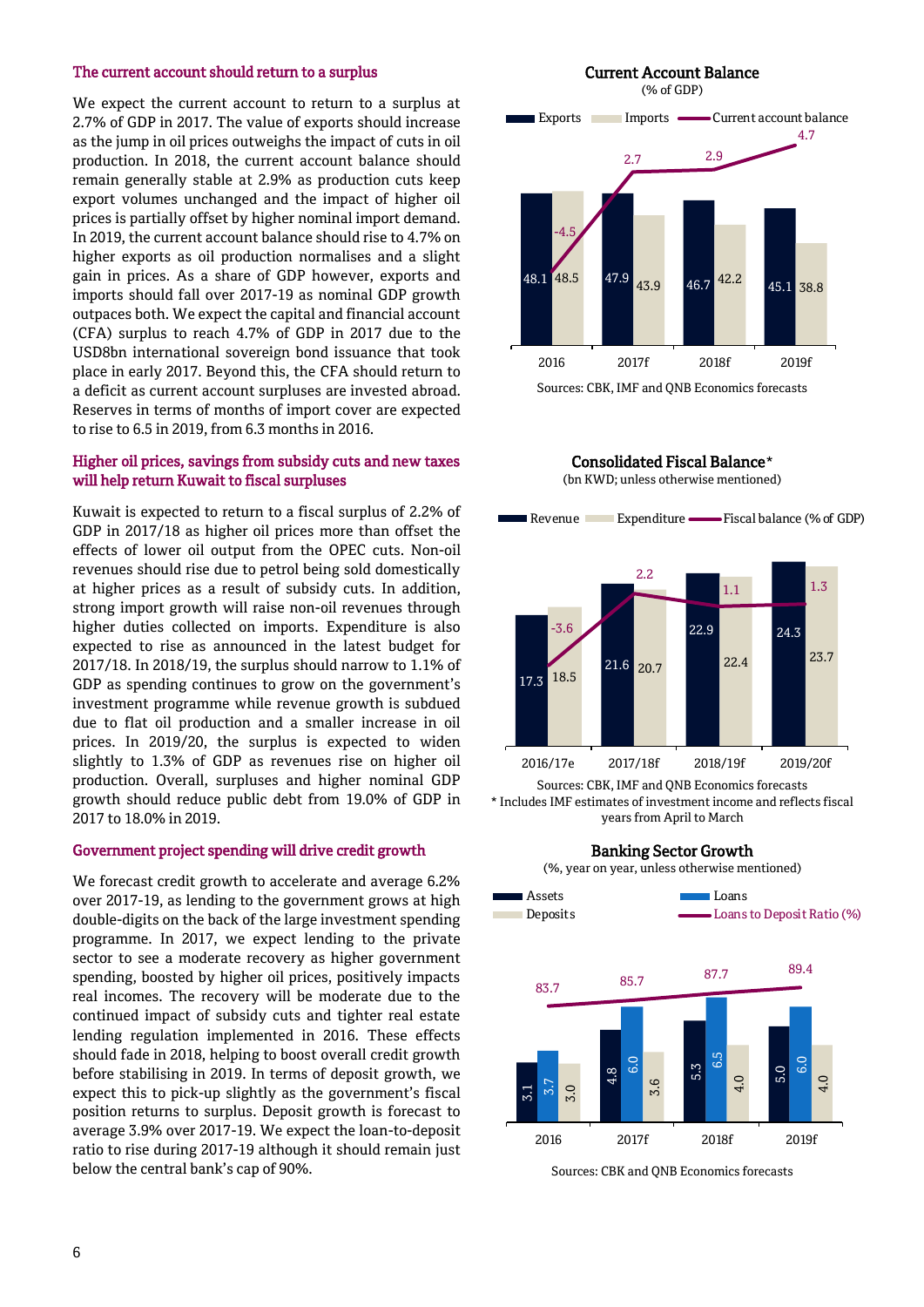# Key Macroeconomic Indicators

|                                                   | 2012    | 2013    | 2014    |         |         | 2015 2016e 2017f 2018f 2019f |         |         |
|---------------------------------------------------|---------|---------|---------|---------|---------|------------------------------|---------|---------|
| <b>Real sector indicators</b>                     |         |         |         |         |         |                              |         |         |
| Real GDP growth (%)*                              | 7.5     | 0.6     | 0.9     | $-0.3$  | 2.9     | $-1.4$                       | 1.9     | 5.4     |
| Hydrocarbon sector                                | 10.3    | $-1.8$  | $-2.1$  | $-1.7$  | 3.2     | $-4.9$                       | 0.0     | 6.3     |
| Non-hydrocarbon sector                            | 3.4     | 4.2     | 4.8     | 1.3     | 2.5     | 3.7                          | 4.3     | 4.3     |
| Nominal GDP (bn USD)                              | 174.1   | 174.2   | 162.7   | 114.1   | 108.9   | 124.8                        | 134.6   | 151.7   |
| Growth (%)                                        | 13.0    | 0.1     | $-6.6$  | $-29.9$ | $-4.5$  | 14.5                         | 7.9     | 12.7    |
| Hydrocarbon sector (% of GDP)                     | 68.1    | 66.2    | 63.1    | 45.8    | 42.0    | 40.5                         | 42.3    | 40.5    |
| GDP per capita (PPP, k USD)                       | 71.7    | 71.2    | 70.9    | 71.2    | 71.9    | 71.3                         | 73.4    | 75.7    |
| Consumer price inflation (%)                      | 3.2     | 2.7     | 2.9     | 3.2     | 3.2     | 2.9                          | 4.2     | 3.3     |
| Budget balance (% of GDP)**                       | 33.3    | 34.4    | 27.1    | 1.2     | $-3.6$  | 2.2                          | 1.1     | 1.3     |
| Revenue                                           | 72.1    | 72.5    | 71.4    | 55.9    | 52.3    | 56.9                         | 56.0    | 52.8    |
| Expenditure                                       | 38.8    | 38.1    | 44.3    | 54.7    | 55.9    | 54.8                         | 54.8    | 51.6    |
| Public debt                                       | 6.8     | 6.5     | 7.5     | 11.2    | 18.7    | 18.5                         | 18.2    | 17.4    |
| <b>External sector (% of GDP)</b>                 |         |         |         |         |         |                              |         |         |
| Current account balance                           | 45.2    | 40.1    | 32.1    | 3.5     | $-4.5$  | 2.7                          | 2.9     | 4.7     |
| Goods and services balance                        | 47.9    | 43.3    | 37.2    | 7.0     | $-0.4$  | 4.1                          | 4.5     | 6.4     |
| Exports                                           | 73.8    | 70.1    | 68.2    | 53.8    | 48.1    | 47.9                         | 46.7    | 45.1    |
| Imports                                           | $-25.9$ | $-26.8$ | $-31.0$ | $-46.8$ | $-48.5$ | $-43.9$                      | $-42.2$ | $-38.8$ |
| Capital and Financial account balance             | $-45.8$ | $-38.8$ | $-37.6$ | $-7.1$  | 2.8     | 4.7                          | $-1.7$  | $-4.7$  |
| International reserves (prospective import cover) | 6.7     | 7.0     | 6.6     | 5.8     | 6.4     | 6.4                          | 6.5     | 6.4     |
| Monetary indicators                               |         |         |         |         |         |                              |         |         |
| M2 growth                                         | 6.5     | 9.8     | 3.7     | 1.8     | 3.8     | n.a.                         | n.a.    | n.a.    |
| Policy Rate (%)                                   | 2.4     | 2.0     | 2.0     | 2.0     | 2.3     | n.a.                         | n.a.    | n.a.    |
| Exchange rate USD:KWD (av)                        | 0.28    | 0.28    | 0.28    | 0.30    | 0.30    | 0.3                          | 0.3     | 0.3     |
| <b>Banking indicators (%)</b>                     |         |         |         |         |         |                              |         |         |
| Return on equity                                  | 9.0     | 7.4     | 8.7     | 8.8     | 8.3     | n.a.                         | n.a.    | n.a.    |
| NPL ratio                                         | 5.2     | 3.6     | 2.9     | 2.4     | 2.2     | n.a.                         | n.a.    | n.a.    |
| Capital adequacy ratio                            | 18.0    | 18.9    | 16.9    | 17.5    | 17.9    | n.a.                         | n.a.    | n.a.    |
| Asset growth                                      | 7.0     | 9.2     | 7.7     | 5.7     | 3.1     | 5.3                          | 4.5     | 5.0     |
| Credit growth                                     | 4.4     | 8.6     | 6.8     | 8.6     | 3.7     | 6.0                          | 6.5     | 6.0     |
| Deposit growth                                    | 8.1     | 8.7     | 5.8     | 2.5     | 3.0     | 4.6                          | 2.5     | 4.0     |
| Loan to deposit ratio                             | 77.8    | 77.8    | 78.5    | 83.2    | 83.7    | 84.8                         | 88.1    | 89.8    |
| Memorandum items                                  |         |         |         |         |         |                              |         |         |
| Population (m)                                    | 3.8     | 3.9     | 4.0     | 4.1     | 4.2     | 4.3                          | 4.5     | 4.6     |
| Growth (%)                                        | 2.8     | 2.8     | 2.8     | 2.8     | 2.8     | 2.8                          | 2.8     | 2.8     |
| Oil production (m bpd)                            | 2.98    | 2.92    | 2.87    | 2.86    | 2.85    | 2.71                         | 2.71    | 2.85    |
| Gas Production (bn cf/d)                          | 0.28    | 0.29    | 0.27    | 0.27    | 0.28    | 0.28                         | 0.29    | 0.29    |
| Average Brent Crude Oil Price (USD/b)             | 111.7   | 108.8   | 99.5    | 53.6    | 45.0    | 55.0                         | 57.9    | 60.0    |

Sources: Bloomberg, BP, CBK, Haver, IMF, JODI and QNB Economics forecasts

\*GDP at producer (basic) prices

\*\*All budget data is fiscal year so, for example, 2015 is fiscal year 2015/16 running from April 2015 to March 2016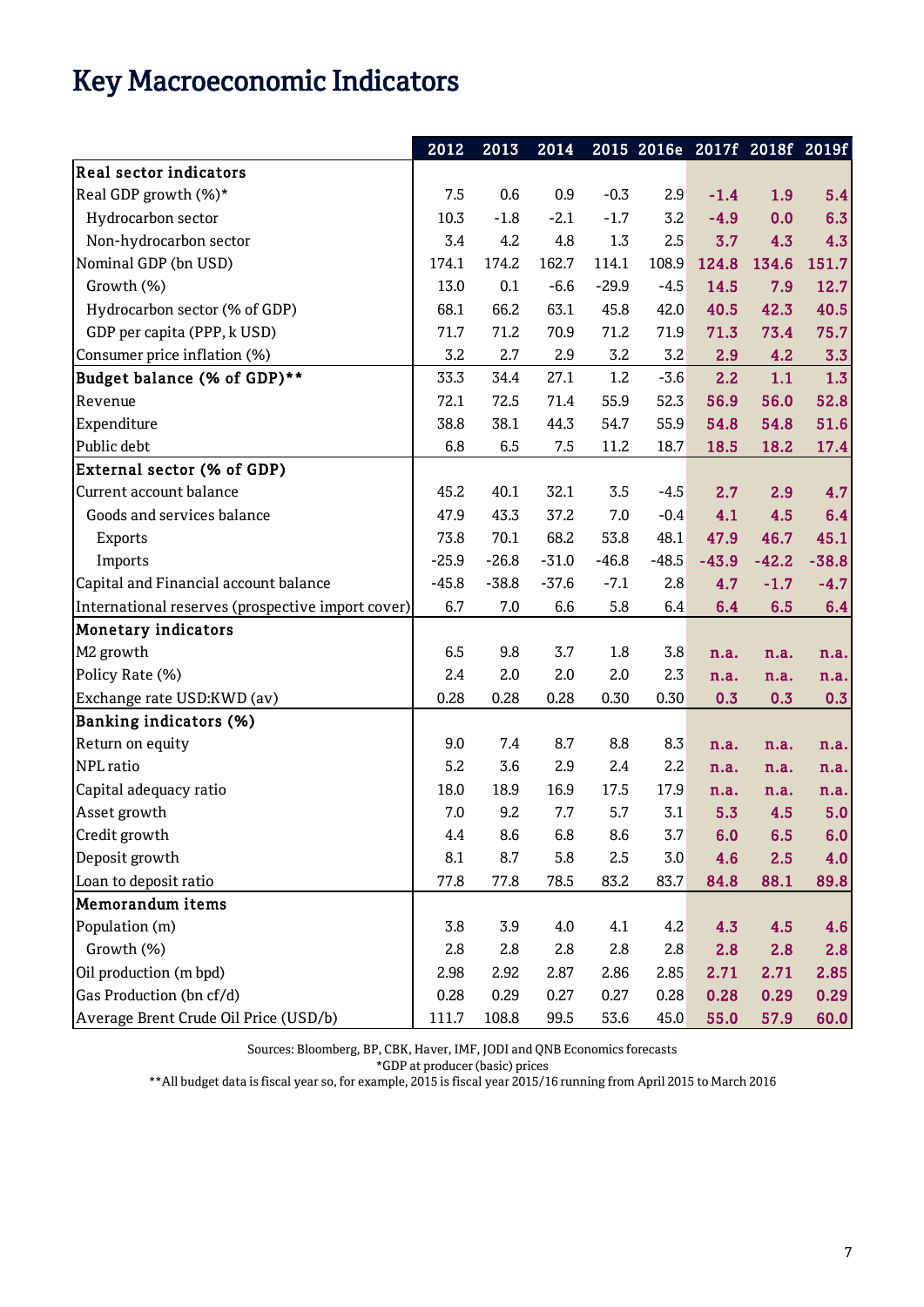# QNB Group Publications

# Recent Economic Insight Reports



Qatar Reports [Qatar Monthly Monitor](http://www.qnb.com/cs/Satellite/QNBQatar/en_QA/InvestorRelations/enQatarMonthlyMonitor) 

# Recent Economic Commentaries

[Why have oil prices recovered?](http://www.qnb.com/cs/Satellite?c=QNBNews_C&cid=1355414672012&locale=1338474029767&p=1344242846789&pagename=QNBQatar%2FQNBLayout)  [Is lower global inflation temporary?](http://www.qnb.com/cs/Satellite?c=QNBNews_C&cid=1355414654831&locale=1338474029767&p=1344242846789&pagename=QNBQatar%2FQNBLayout)  China's "Belt Road Initiative" [explained](http://www.qnb.com/cs/Satellite?c=QNBNews_C&cid=1355414637614&locale=1338474029767&p=1344242846789&pagename=QNBQatar%2FQNBLayout)  [Qatar retains its dominance in global LNG market](http://www.qnb.com/cs/Satellite?c=QNBNews_C&cid=1355414607506&locale=1338474029767&p=1344242846789&pagename=QNBQatar%2FQNBLayout)  OPEC's [2018 dilemma](http://www.qnb.com/cs/Satellite?c=QNBNews_C&cid=1355414503999&locale=1338474029767&p=1344242846789&pagename=QNBQatar%2FQNBLayout)  Fed eager [to tighten despite low inflation worries](http://www.qnb.com/cs/Satellite?c=QNBNews_C&cid=1355414353870&locale=1338474029767&p=1344242846789&pagename=QNBQatar%2FQNBLayout)  Is the fall in [US shale breakeven prices over?](http://www.qnb.com/cs/Satellite?c=QNBNews_C&cid=1355414317014&locale=1338474029767&p=1344242846789&pagename=QNBQatar%2FQNBLayout)  [China debt mountain poses long-term risks to growth](http://www.qnb.com/cs/Satellite?c=QNBNews_C&cid=1355414156893&locale=1338474029767&p=1344242846789&pagename=QNBQatar%2FQNBLayout)  Why [did OPEC extend its output cuts?](http://www.qnb.com/cs/Satellite?c=QNBNews_C&cid=1355414133572&locale=1338474029767&p=1344242846789&pagename=QNBQatar%2FQNBLayout)  [Will global trade finally recover in 2017?](http://www.qnb.com/cs/Satellite?c=QNBNews_C&cid=1355414116806&locale=1338474029767&p=1344242846789&pagename=QNBQatar%2FQNBLayout)  Qatar's [non-hydrocarbon growth should pick-up](http://www.qnb.com/cs/Satellite?c=QNBNews_C&cid=1355414069212&locale=1338474029767&p=1344242846789&pagename=QNBQatar%2FQNBLayout) on higher oil prices Macron's [victory supports positive growth momentum for Euro Area](http://www.qnb.com/cs/Satellite?c=QNBNews_C&cid=1355412296916&locale=1338474029767&p=1344242846789&pagename=QNBQatar%2FQNBLayout)  [Qatar lifting moratorium makes sense given LNG market dynamics](http://www.qnb.com/cs/Satellite?c=QNBNews_C&cid=1355412126938&locale=1338474029767&p=1344242846789&pagename=QNBQatar%2FQNBLayout) Global oil supply—[a US ceiling and an OPEC floor](http://www.qnb.com/cs/Satellite?c=QNBNews_C&cid=1355411679208&locale=1338474029767&p=1344242846789&pagename=QNBQatar%2FQNBLayout) [What is driving the upswing in global growth in](http://www.qnb.com/cs/Satellite?c=QNBNews_C&cid=1355411624280&locale=1338474029767&p=1344242846789&pagename=QNBQatar%2FQNBLayout) 2017? [Is global growth out of the doldrums?](http://www.qnb.com/cs/Satellite?c=QNBNews_C&cid=1355411562718&locale=1338474029767&p=1344242846789&pagename=QNBQatar%2FQNBLayout) [Qatar growth expected to strengthen in](http://www.qnb.com/cs/Satellite?c=QNBNews_C&cid=1355411524130&locale=1338474029767&p=1344242846789&pagename=QNBQatar%2FQNBLayout) 2017 [US growth robust despite delays to fiscal stimulus](http://www.qnb.com/cs/Satellite?c=QNBNews_C&cid=1355411512384&locale=1338474029767&p=1344242846789&pagename=QNBQatar%2FQNBLayout)  [Is the EM capital flight crisis over?](http://www.qnb.com/cs/Satellite?c=QNBNews_C&cid=1355411478182&locale=1338474029767&p=1344242846789&pagename=QNBQatar%2FQNBLayout)

# Disclaimer and Copyright Notice

All the information in this report has been carefully collated and verified. However, QNB Group accepts no liability whatsoever for any direct or consequential losses arising from its use. Where an opinion is expressed, unless otherwise cited, it is that of the authors which does not coincide with that of any other party, and such opinions may not be attributed to any other party.

The report is distributed on a complimentary basis to valued business partners of QNB Group. It may not be reproduced in whole or in part without permission.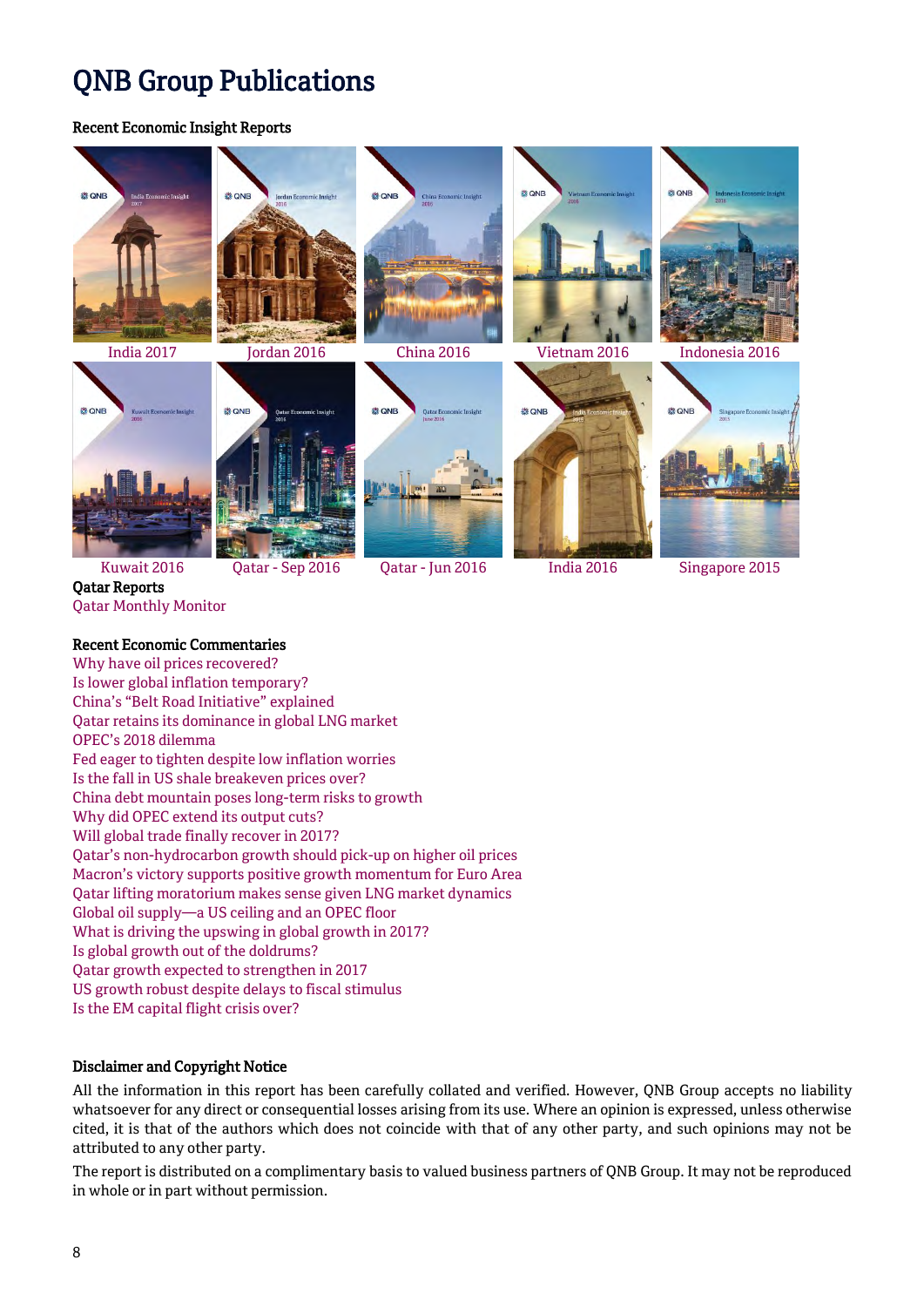# QNB International Branches and Representative Offices

#### China

Representative Office Shanghai World Financial Center 9 th Floor, Room 930 100 Century Avenue Pudong New Area, 200120 Shanghai, China Tel: +86 21 6877 8980 Fax: +86 21 6877 8981 qnb.com

#### France

Branch 65 Avenue d'lena 75116 Paris, France Tel: +33 1 53 23 0077 Fax: +33 1 53 23 0070 [QNBParis@qnb.com](mailto:QNBParis@qnb.com.qa)

#### Iran\*

Representative Office No.17 Africa Highway Navak Building, 6<sup>th</sup> floor, Unit 14 Tehran, Iran Tel: +9821 88889814-22 Fax: +9821 88889824 [QNBIran@qnb.com](mailto:QNBIran@qnb.com.qa)

#### Kuwait

Branch Al-Arabia Tower Ahmad Al-Jaber Street Sharq Area, P.O. Box: 583 Dasman 15456 - Kuwait Tel: +965 2226 7023 Fax: +965 2226 7021 [QNBKuwait@qnb.com](mailto:QNBKuwait@qnb.com.qa)

#### Lebanon

Branch Ahmad Shawki Street Capital Plaza Building Mina El Hosn, Solidere 11-210 Riad El Solh Beirut, Lebanon Tel: +961 1 762 222 Fax: +961 1 377 177 [QNBLebanon@qnb.com](mailto:QNBLebanon@qnb.com.qa)

#### Mauritania

Branch Al-Khaima City Center 10, Rue Mamadou Konate P.O. Box: 2049 Nouakchott, Mauritania Tel: +222 4524 9651 Fax: +222 4524 9655 [QNBMauritania@qnb.com](mailto:QNBMauritania@qnb.com.qa)

### Myanmar

Representative Office No. 53, Strand Road #316 Strand Square Pabedan Township Yangon, Myanmar Tel : +95 1 2307371 Fax : +95 1 2307372 QNBMyanmar@qnb.com

### Oman

Branch QNB Building, MBD Area - Matarah Opposite to Central Bank of Oman P.O. Box: 4050, 112, Ruwi Muscat, Oman Tel: +968 2478 3555 Fax: +968 2477 9233 [QNBOman@qnb.com](mailto:QNBOman@qnb.com.qa)

#### Qatar

Head Office P.O. Box: 1000 Doha, State of Qatar Tel: +974 4425 2444 Fax: +974 4441 3753 ccsupport@qnb.com qnb.com

# Saudi Arabia

Branch Hamad Commercial Building King Fahad Road (near Faisaliya Tower) P.O. Box 230108 Riyadh ,Saudi Arabia Tel: +966 920 010 990 QNBKSA@qnb.com

#### Singapore

Branch Three Temasek Avenue #27-01 Centennial Tower 39190 Singapore Tel: +65 6499 0866 Fax: +65 6884 9679 [QNBSingapore@qnb.com](mailto:QNBSingapore@qnb.com.qa)

# South Sudan

Branch Plot No 67 Port Road, Konyo-Konyo Market P.O. Box: 587 Juba, South Sudan Tel: +211 959 000 959 [QNBSouthSudan@qnb.com](mailto:QNBSouthSudan@qnb.com.qa)

## Sudan

Branch QNB Tower – Africa Road Street 17, Amarat P.O. Box: 8134 Khartoum, Sudan Tel: +249 183 48 0000 Fax: +249 183 48 6666 [QNBSudan@qnb.com](mailto:QNBSudan@qnb.com.qa)

#### United Kingdom

Branch 51 Grosvenor Street W1K 3HH London, UK Tel: +44 207 647 2600 Fax: +44 207 647 2647 [QNBLondon@qnb.com](mailto:QNBLondon@qnb.com.qa)

#### Vietnam

Representative Office Times Square Building 10<sup>th</sup> Floor 57-69F, Dong Khoi Street Ben Nghe Ward District 1 Ho Chi Minh City, Vietnam Tel: +84 8 3911 7525 Fax: +84 8 3827 9889 [QNBvietnam@qnb.com](mailto:QNBvietnam@qnb.com)

### Yemen

Branch QNB Building Al-Zubairi Street 4310 Sana'a Sana'a, Yemen Tel: +967 1 517517 Fax: +967 1 517666 [QNBYemen@qnb.com](mailto:QNBYemen@qnb.com.qa)